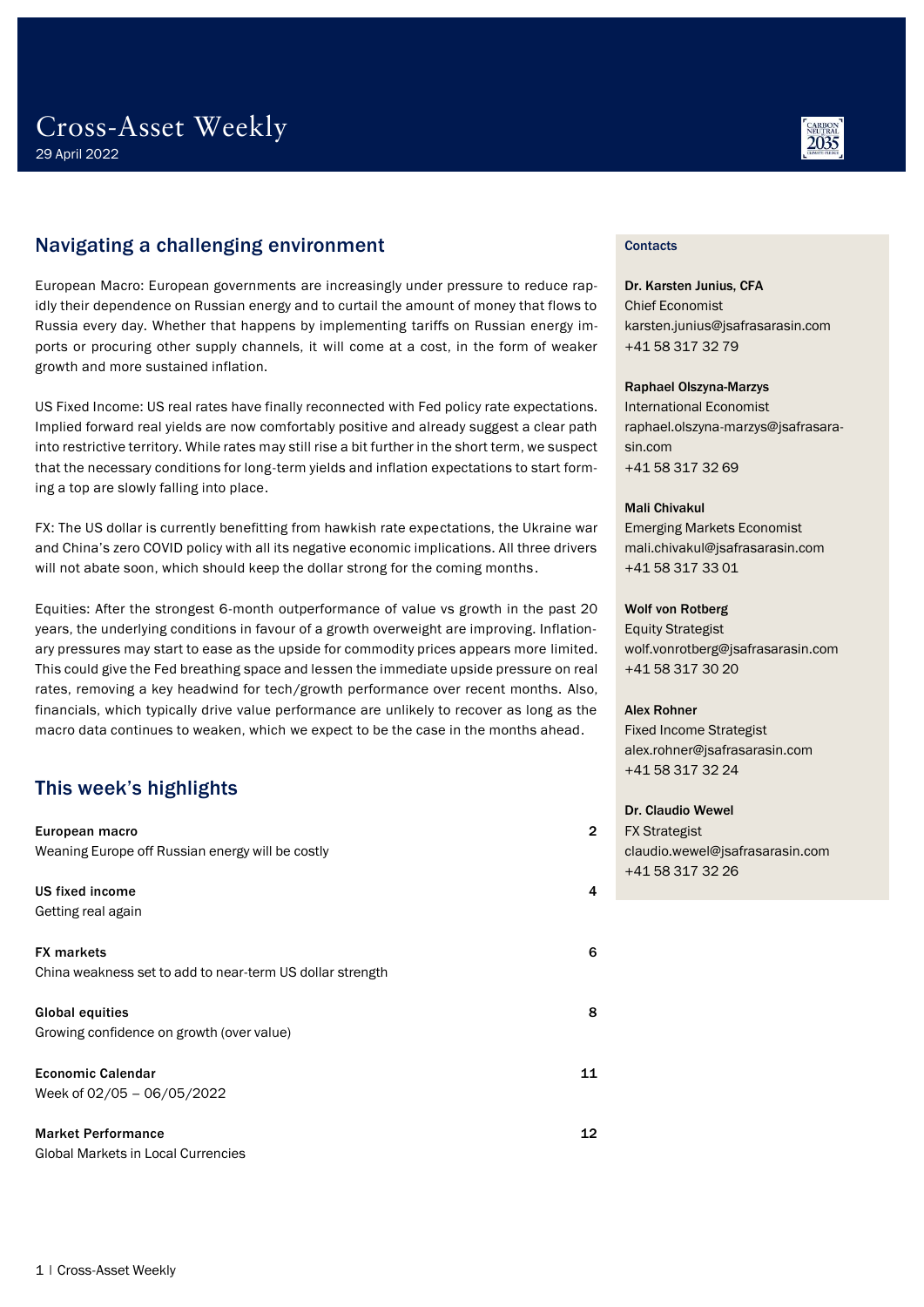raphael.olszyna-marzys@jsafrasarasin.com



### <span id="page-1-0"></span>European macro

### <span id="page-1-1"></span>Weaning Europe off Russian energy will be costly

The intensification of the war in Ukraine is putting more and more pressure on European governments to reduce rapidly its dependence on Russian energy and to curtail the amount of money that flows to Russia every day. A new tariff on Russian oil imports is likely to be introduced in the next round of sanctions, and has the potential to reduce significantly the flow of money to Russia, while minimising collateral damage to the EU. Weaning itself off Russian gas will be harder, and the EU will have little choice but to reduce its consumption significantly. One way or another, this will come at a cost, in the form of in the form of weaker growth and more sustained inflation.

While the US, Canada and the UK have announced embargoes or phase-out measures for Russian energy in the wake of the war in Ukraine, the EU has held back, and instead launched a new energy strategy, REPowerEU. The aim is to reduce the EU's gas imports from Russia by nearly two-thirds by the end of 2022, and to make Europe independent from all Russian fossil fuels well before 2030.

One problem is that the objectives appear to rely on overly optimistic assumptions about the EU's ability to secure extra supply of LNG imports. What's more, according to a recent [report](https://a9w7k6q9.stackpathcdn.com/wpcms/wp-content/uploads/2022/03/Insight-110-The-EU-plan-to-reduce-Russian-gas-imports-by-two-thirds-by-the-end-of-2022.pdf) from The Oxford Institute for Energy Studies, the prospect of maintaining the reduction, and lowering the import of Russian gas further, could be even more challenging in 2023 and 2024 due to tight expected supply conditions.

Another problem with slowly and partially winding down imports is that it appears counterproductive. An increasing number of European governments are slowly converging to the stated military objectives of the US, and of Ukraine itself, for this war – Russia needs to be pushed out of Ukraine's borders, and be sufficiently hurt to prevent other invasions in the future. This implies arming the Ukrainians with heavy and offensive weapons, which is increasingly happening, and imposing tight sanctions to cripple the ability of the Russian government to finance the war. But at current energy prices, Europe is transferring to Russia on a daily basis about \$700 million for crude oil and refined products and \$400 million for piped natural gas. The revenues from fossil fuel sales have been so important since the start of the war that Russia's current account balances have swung back well into positive territory, partly explaining the sharp rebound in the Rouble (Exhibits 1-2).



Source: Macrobond, Bank J. Safra Sarasin, 28.04.2022 Source: Macrobond, Bank J. Safra Sarasin, 28.04.2022





The EU has resisted to embargo Russian oil and gas but announced instead objectives to reduce gas imports by 2/3rd by year end

Raphael Olszyna-Marzys International Economist

+41 58 317 32 69

These objectives rely on overly optimistic assumptions about the ability to secure more LNG imports from the rest of the world

The other problem is that European energy imports transfer vast amount of money to Russia, allowing the regime to finance its war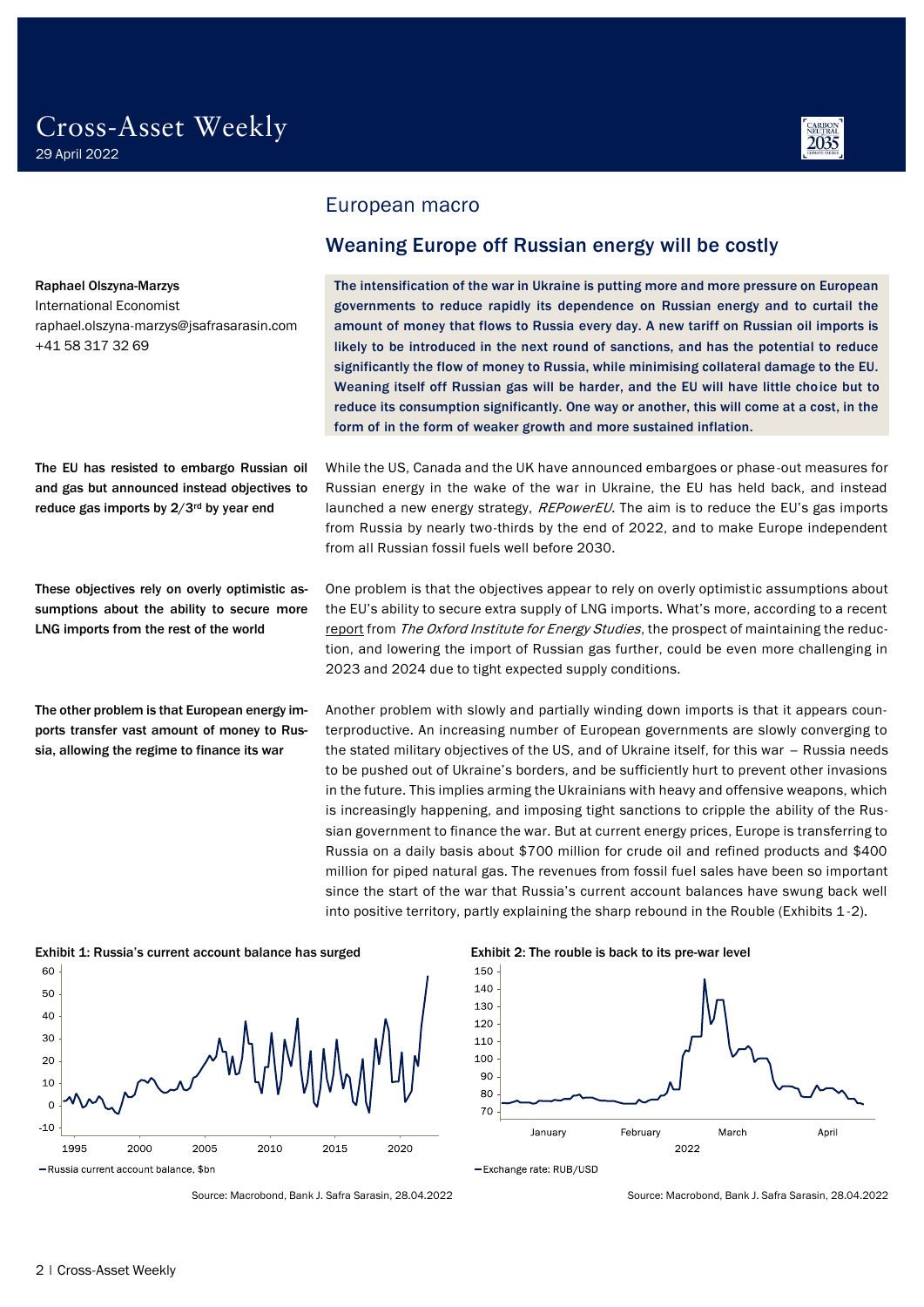29 April 2022

This strategy will not prevent Russia to curtail the flow of gas to the EU

European governments need to put in place market mechanisms and incentives to drive demand for oil and gas down

The idea of imposing tariffs on Russian oil is increasingly gaining traction in European capitals

The inelasticity of supply and the elasticity of demand imply that the producer should bear most of the cost of the tax, allowing Europe to expropriate the rent

In practice, things are unlikely to work as smoothly, and will probably not work for gas, at least in the short term

Weaning itself off Russian energy will hurt European growth and keep inflation more elevated for longer

Finally, this strategy assumes that Russia will continue to supply the amount of gas Europe demands, allowing for this gradual phase out. But it seems increasingly obvious that if the Russian army continues to suffer setbacks on the battlefield, Russia will become more emboldened to curtail the flow of gas to Europe, as it announced earlier this week for Poland and Bulgaria.

If European governments want to reduce significantly their payments to Russia over the next few months, as well as their dependence on its energy, they will need to design market mechanisms and implement specific measures to drive demand down. [A recent study](https://www.bruegel.org/2022/02/preparing-for-the-first-winter-without-russian-gas/) by Bruegel, a think-tank, shows that European gas consumption would need to drop by 10-15% if the continent wants to be independent of Russian gas by next winter (and this assumes a significant increase in LNG imports).

[One proposal](https://www.project-syndicate.org/commentary/case-for-punitive-tax-on-russian-oil-by-ricardo-hausmann-2022-02) recently put forward by Ricardo Hausmann, an economist at Harvard, which seems to be gaining traction in European capitals and could be implemented in the incoming sixth round of EU sanctions against Russia, is the imposition of tariffs on Russian oil imports, and possibly at a later stage on gas imports too. It could go a long way towards reducing the major source of revenue to Russia, as well as incentivising industries to wean themselves off (Russian) fossil fuels.

The logic relies on the respective elasticities of supply (highly inelastic at least in the short term) and demand (highly elastic for oil), as well as the low costs of production for Russia. If a punitive import tax of perhaps 90% were to be added to the price of Russian oil, European refineries would source crude from elsewhere unless they were given a large discount. Russia makes such a big profit on its oil – it extracts it for less than \$6 a barrel – that it would still make sense to export it at the global price less the tariff imposed by Europe. Since Russia's pipelines and ports are arranged mainly to cater to Europe, rerouting oil and gas to other customers would be complicated and costly. The new tariff would become a source of income for Europe, at the expense of the Russian government.

In practice, things are likely to be more complex. For one, re-routing oil exports is less complicated than gas, and Russia already exported about 45% of its crude oil to non-EU countries in 2019, and around to 25% to China. If China does not apply the tariff, Russia will be able to sell its oil with a smaller discount, effectively passing on at least some of the extra cost to European consumers. In addition, Europe cannot rapidly switch its gas provider (demand is quite inelastic in the short term) and a levy on gas would therefore not force Russian prices down, at least in the near term. But as Europe diversifies its sources of supply, it will become more viable. In addition, higher Russian energy prices would force industries to rely less on cheap fossil fuels, something that needs to be done if Europe wants to stand a chance of achieving its green transition and reduce its dependency on Russia.

What's clear, however, is that a rapid transition away from Russian energy, which seems likely one way or another, will come at a cost: weaker growth and higher inflation than it would otherwise have been. While European governments will continue to shield, at least partly, some of the most vulnerable people via direct fiscal transfers, they will not be able to offset all of the cost.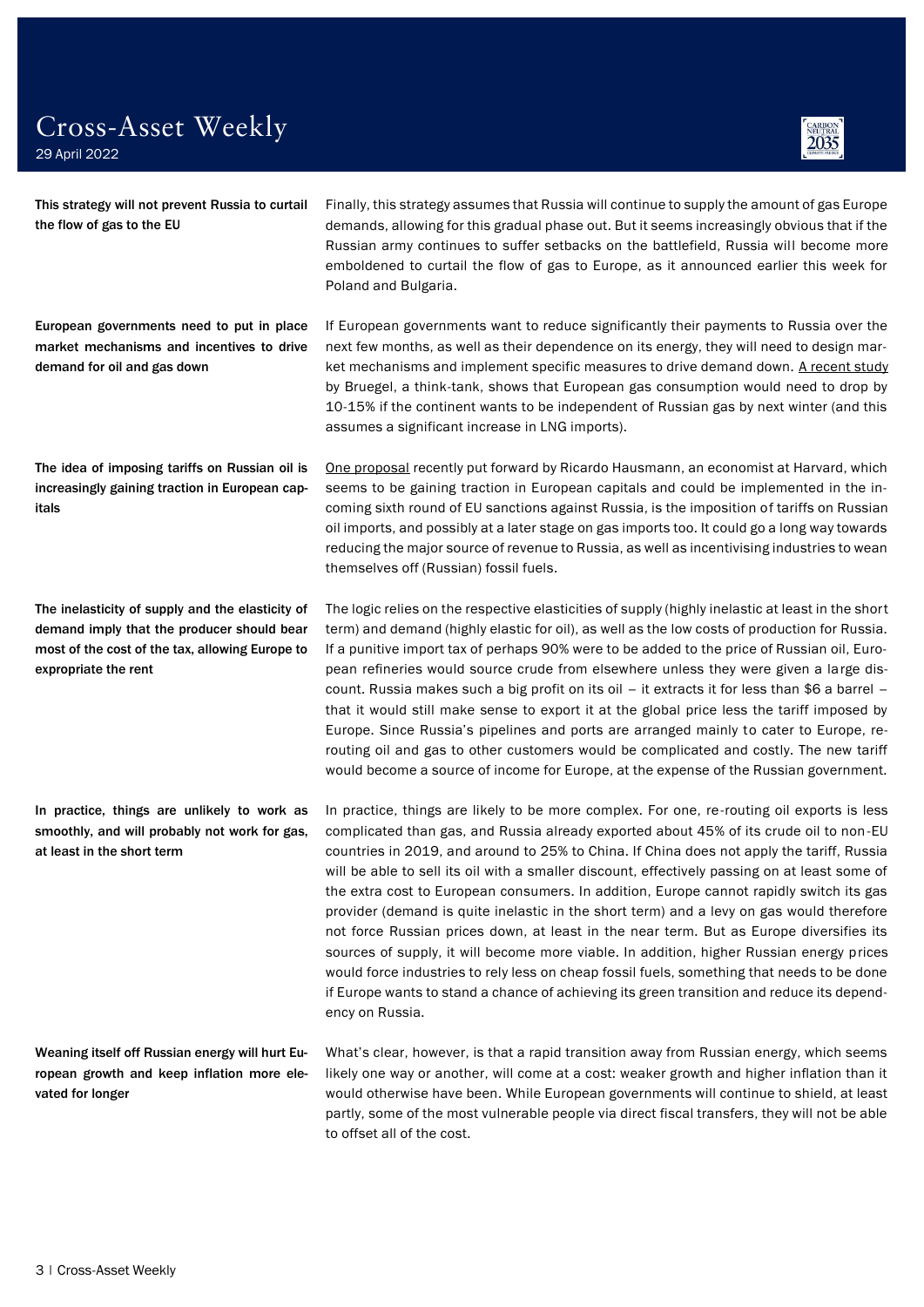Alex Rohner

Fixed Income Strategist alex.rohner@jsafrasarasin.com

Real rates reprice sharply

+41 58 317 3224



### <span id="page-3-0"></span>US fixed income

### <span id="page-3-1"></span>Getting real again

US real rates have finally reconnected with Fed policy rate expectations. While spot real yields are still negative, forward real yields are now comfortably positive and already suggest a clear path into restrictive territory. Rates may still rise a bit more in the short term, but we suspect that the necessary conditions for long-term yields and inflation expectations to start forming a top are slowly falling into place: (1) a distinct path towards accelerated tightening accompanied by markedly higher yields and (2) a US economy that will need to slow markedly to bring down inflation.

The current year has been characterised by a sharp upward move in real rates as reflected in the market for US inflation-linked government Treasury securities (TIPS). Since the lows in Q4 2021, 5-year real yields have jumped by 150bp, while corresponding yields on 10 year maturities have increased by over 100bp, finally linking up with Fed rate expectations (Exhibit 1). While real yields have risen, they are still low by historical standards, however, spot break even rates continue to be very elevated, heavily influenced by the recent surge in energy prices. Forward markets expect inflation rates to converge to around 2.5% and hence imply a rise in real rates. In fact, forward real rates are now comfortably in positive territory (Exhibits 2, 3).

#### Exhibit 1: US real rates have finally reconnected to rate expectations Exhibit 2: Forward markets expect break evens to converge to 2.5%













Source: Bloomberg, Bank J. Safra Sarasin, 27.04.2022 Source: Bloomberg, Bank J. Safra Sarasin, 27.04.2022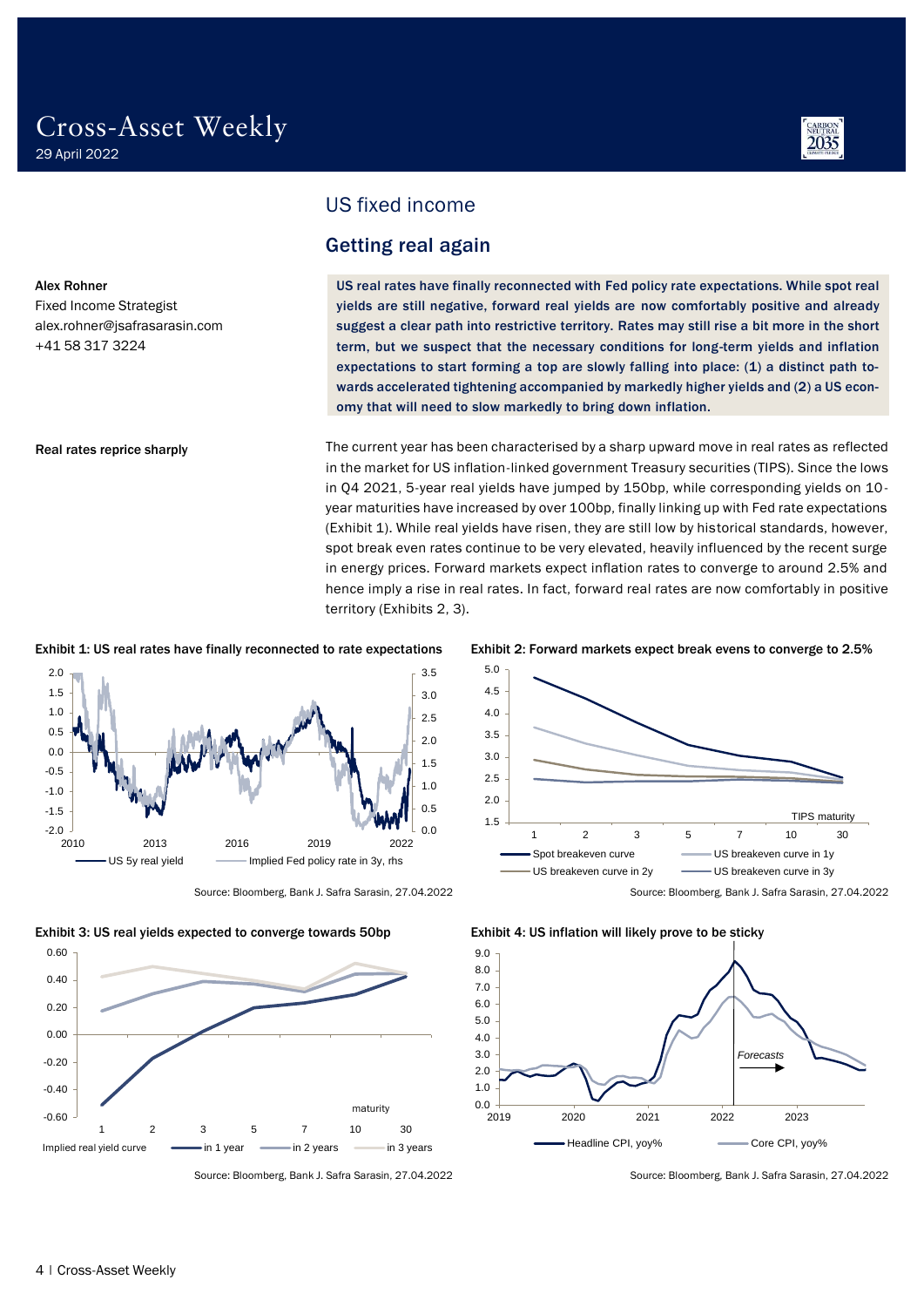

Fed will need to need move to a restrictive monetary stance

With a strong and broad-based rise in commodity markets, ongoing impediments to supply chains, still strong demand and a tight labour market, price pressures in the US have become widespread and persistent, such that inflation will remain elevated and is unlikely to revert back to pre-pandemic levels quickly (Exhibit 4). This will require the Fed to move real rates into restrictive territory, that is, above the neutral rate of interest.

The elusive neutral rate of interest

The neutral rate of interest is defined as the rate at which monetary policy is neither restrictive nor stimulative, hence it can serve as a valuable yardstick to judge the relative "tightness" implied by the current rates pricing. While appealing as a concept, the neutral rate is notoriously hard to estimate and is usually observable only ex-post. We use implied 5y5y real rates as a proxy for the terminal real rate of the cycle and observe at what levels the yield curve starts to flatten meaningfully, that is, the level that implies a degree of tightness that should materially affect Fed policy going forward.







Source: Bloomberg, Bank J. Safra Sarasin, 27.04.2022 Source: Bloomberg, Bank J. Safra Sarasin, 27.04.2022

While it can only be a rough estimate, there are two interesting points to note: (1) the neutral rate of interest seems to have come down over recent years, which agrees with the Fed's own estimates and (2) the current 5y5y real yield level of close to +40bp already points to a path into restrictive territory. Again, this tallies with the Fed's own estimates of a neutral real rate of slightly above 0% (Exhibits 5, 6). Implied 5y5y levels point to a move into restrictive territory

> The appropriate degree of "restrictiveness" to meaningfully slow down the US economy, and hence inflation in due course, will ultimately depend on the resilience of the US economy, and risk markets in particular, to higher interest rates. While monetary policy acts on the real economy with significant lags, financial markets respond much more quickly to tighter monetary policy. Credit spreads have started to drift wider and financial conditions are generally tightening, but the overall impact of the substantially higher rates is as yet muted. We conclude that we will likely not see a quick meaningful impact from the rise in rates so far, hence there is still a risk that more signs of sticky inflation could lead markets to price an even higher required policy rate trajectory in the short term.

Nevertheless, the global economic cycle had already started to moderate before the onset of the Ukraine war, and US real rates have risen another 50 to 70bp since then, therefore, we think that the necessary conditions for long-term yields and inflation expectations to start forming a top are slowly falling into place: (1) a distinct path towards accelerated tightening accompanied by markedly higher yields and (2) this happens at a time when the US economy will likely slow more meaningfully over coming quarters. Conditions for a top in inflation expectations and bond yields are slowly falling into place

Monetary policy works with lags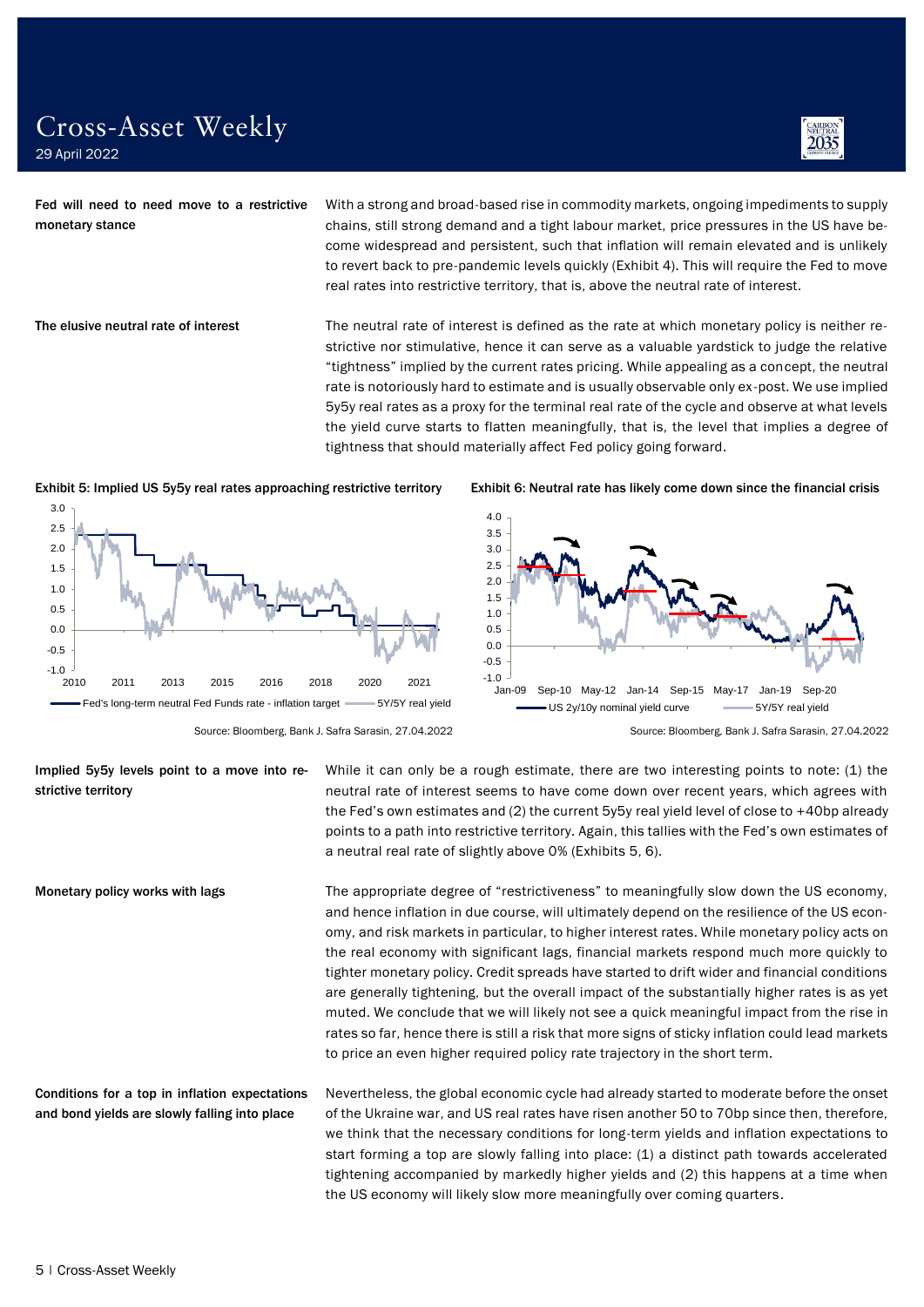Dr. Claudio Wewel FX Strategist

+41 58 317 32 26

claudio.wewel@jsafrasarasin.com

The US dollar index has gained 7% to date



<span id="page-5-0"></span>FX markets

### <span id="page-5-1"></span>China weakness set to add to near-term US dollar strength

We think that the reasons for the current US dollar strength are threefold. Hawkish market expectations for Fed policy and the Ukraine war have been acting as a dollar tailwind. China's zero-COVID policy should negatively impact global growth and hence also support the dollar. All three drivers will not abate soon, in our view, which should keep the dollar strong for the coming months.

Year-to-date, the US dollar has shown a stellar performance. The DXY dollar index has risen by around 7% and against the euro, the dollar has appreciated by more than 8% (Exhibit 1). So far, two major developments have driven the dollar's recent strength. First, market expectations for Fed policy have turned markedly more hawkish as of late. Second, the Russian invasion into Ukraine has pushed energy prices higher, which has impacted energy trade balances, while adding uncertainty on the inflation front.

Exhibit 1: Year-to-date, the US dollar has shown a stellar performance Exhibit 2: Only the RBA is expected to deliver more hikes than the Fed







Hawkish rate expectations act as US dollar tailwind

We think that the US dollar should continue to be well-supported from the yield side. Our economists predict that the Fed will hike by an additional 250bp over the coming 12 months, which puts the Fed at the aggressive end within the group of G10 central banks (Exhibit 2). By contrast, the ECB and in particular the BoJ have remained less aggressive, which over the past months has weighed on their currencies against the US dollar (Exhibits 3 and 4).







Source: Bloomberg, Bank J. Safra Sarasin, 28.04.2022 Source: Bloomberg, Bank J. Safra Sarasin, 28.04.2022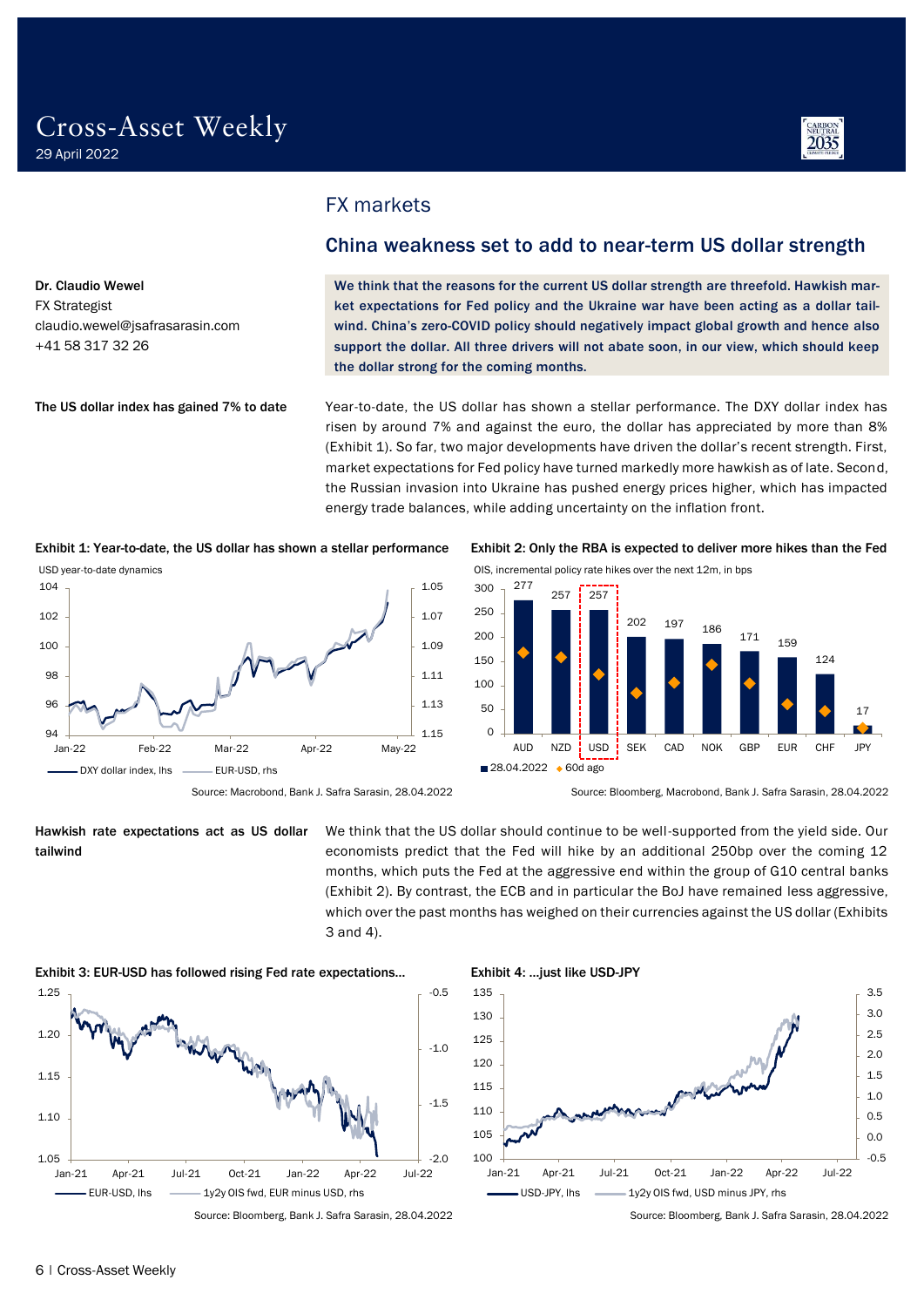

CAD

 $\bullet$ 

 $\bullet$ 

USD





-40 -20 0 20 40 60

Commodity terms of trade, 3m changes, %

**AUD** 

NOK

GBP

Positive US energy trade balance should continue to support its currency

The war in Ukraine is also supporting the US dollar largely through the energy link as the steep surge in fuel prices is affecting G10 energy trade balances at large (Exhibit 5). While the US dollar and commodity-linked currencies continue to be well-supported (Exhibit 6), non-commodity exporters' currencies are suffering. The danger that their respective current account surpluses may turn into deficits is set to exert pressure on the euro and the yen going forward. [Russia's decision to cut off its supply of natural gas to Poland and Bul](https://www.reuters.com/world/poland-bulgaria-face-russian-gas-cut-ukraine-crisis-escalates-2022-04-26/)[garia](https://www.reuters.com/world/poland-bulgaria-face-russian-gas-cut-ukraine-crisis-escalates-2022-04-26/) on Wednesday escalates this problem further and likely represents only the start of the country's energy poker, which – in all likelihood – will be extended to more economies as the war drags on. In consequence, we expect the energy-linked dollar tailwinds to persist in the near term.

EUR

Ò

CH

N<sub>7</sub>D

**JPY** 

Weaker Chinese growth likely acts as a further tailwind for the US dollar

Beyond the aforementioned drivers, China's zero-COVID policy is evolving as another dollar positive. After imposing a strict lockdown in Shanghai, Chinese authorities are currently conducting mass COVID-testing in Beijing in the hope of averting a similar lockdown in the Chinese capital, which – if imposed – would constitute a further hit to China's economy. The market has started to weigh this possibility, giving the US dollar a relative edge over cyclical currencies as the dollar tends to strengthen when Chinese activity weakens (Exhibit 7). A similar correlation is visible for the Chinese credit impulse, which is unlikely to improve meaningfully over the coming months and consequently also points towards near-term dollar strength (Exhibit 8).

USD vs Chinese economic activity, 3m changes



Exhibit 7: Chinese economic activity co-moves with the dollar Exhibit 8: Weak Chinese credit impulse supports dollar strength EUR-USD vs China credit impulse



-EUR-USD, lhs-China credit impulse, 18m adv, rhs

Source: Macrobond, Bank J. Safra Sarasin, 28.04.2022 Source: Macrobond, Bank J. Safra Sarasin, 28.04.2022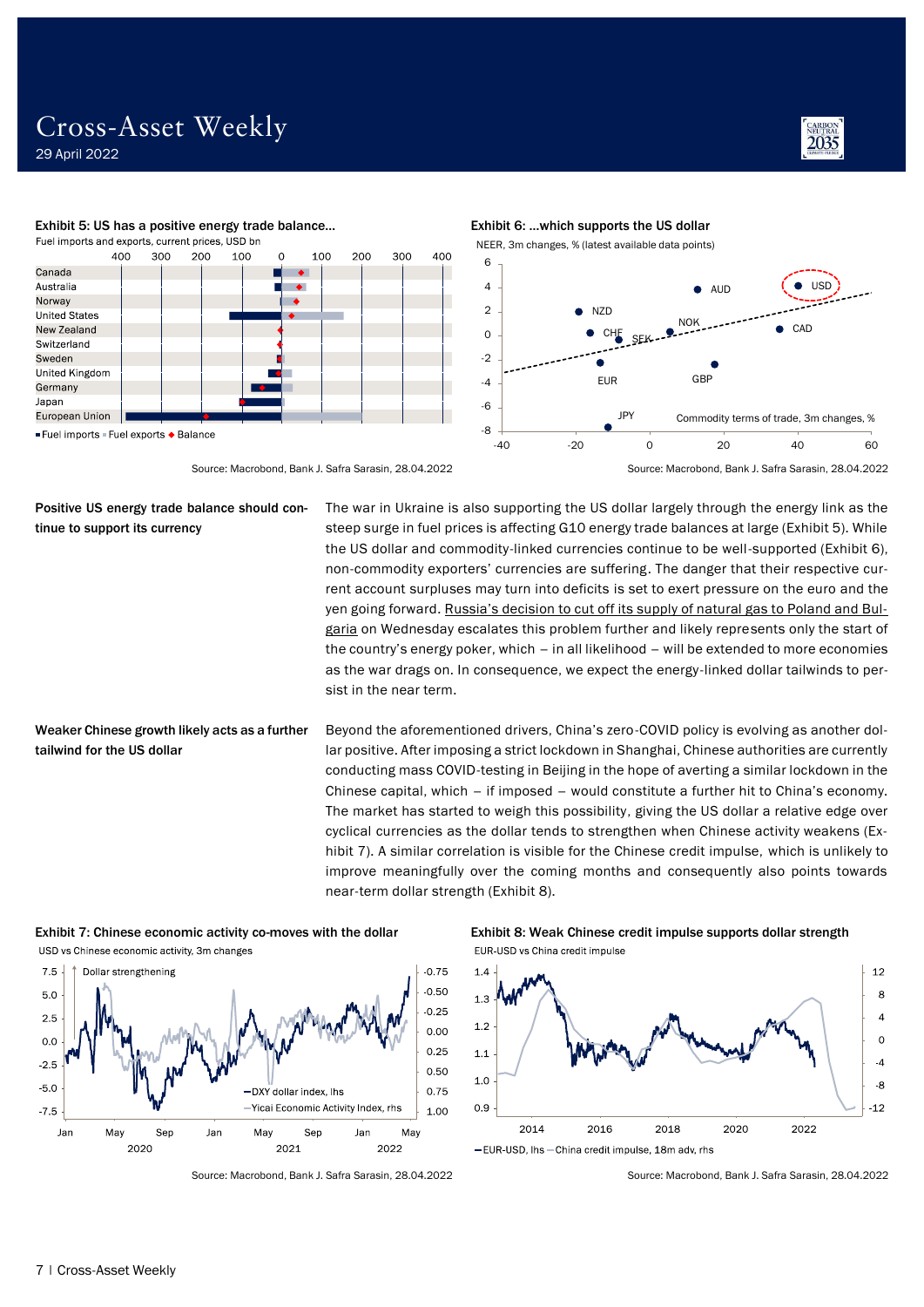wolf.vonrotberg@jsafrasarasin.com

Wolf von Rotberg Equity Strategist

+41 58 317 30 20



<span id="page-7-0"></span>Global equities

### <span id="page-7-1"></span>Growing confidence on growth (over value)

After the strongest 6-month outperformance of value vs growth in the past 20 years, we believe the underlying conditions for a growth overweight are improving. Inflationary pressures may ease as the upside for commodity prices appears more limited. While this should put an end to energy outperformance, it would also provide some breathing space for the Fed to wait and see how the amount of currently priced monetary tightening plays out, before communicating additional steps. The immediate upside for real rates would be more limited as a result, removing a key headwind for tech/growth performance over recent months. Lastly, financials, which typically drive value performance are unlikely to recover as long as the macro data continues to weaken, which we expect to be the case in the months ahead.

Value as a sector has recorded a record outperformance vs. growth over past six months

Global value has outperformed global growth by almost 20% over the past six months, which is the sharpest relative outperformance of value vs growth in at least 20 years (Exhibit 1). Interestingly, value outperformed even though financials rolled over in February, after a brief period of strength at the beginning of the year. Key for this development has been the strong performance of energy, which is the second largest relative sector overweight when comparing the global value to the global growth index (Exhibit 2). Global energy's 11% gain over the past six months has been the strongest performance among level 1 sectors, while tech, consumer discretionary and communication services - which are the three largest value vs growth underweights – posted the weakest performance among sectors.



### The time seems right to add growth vs value exposure

Financials are unlikely to bounce back until the cycle re-accelerates

We think that this may prove to be a good moment to rebalance away from value and add growth exposure for three reasons: i) financials are unlikely to outperform as long as macro momentum remains negative, ii) the energy trade feels exhausted and iii) headwinds to tech and tech-related names may abate somewhat as real rate upside appears more limited from here. With printed inflation likely to level off somewhat, the Fed may move into a wait–and–see mode, and observe how expected forthcoming monetary tightening impacts demand and GDP growth, before communicating further tightening measures, which the market is not yet priced for.

With regards to financials, they have clearly trailed 10-year yields since the beginning of the year (Exhibit 3) and rolled over after a brief period of outperformance at the beginning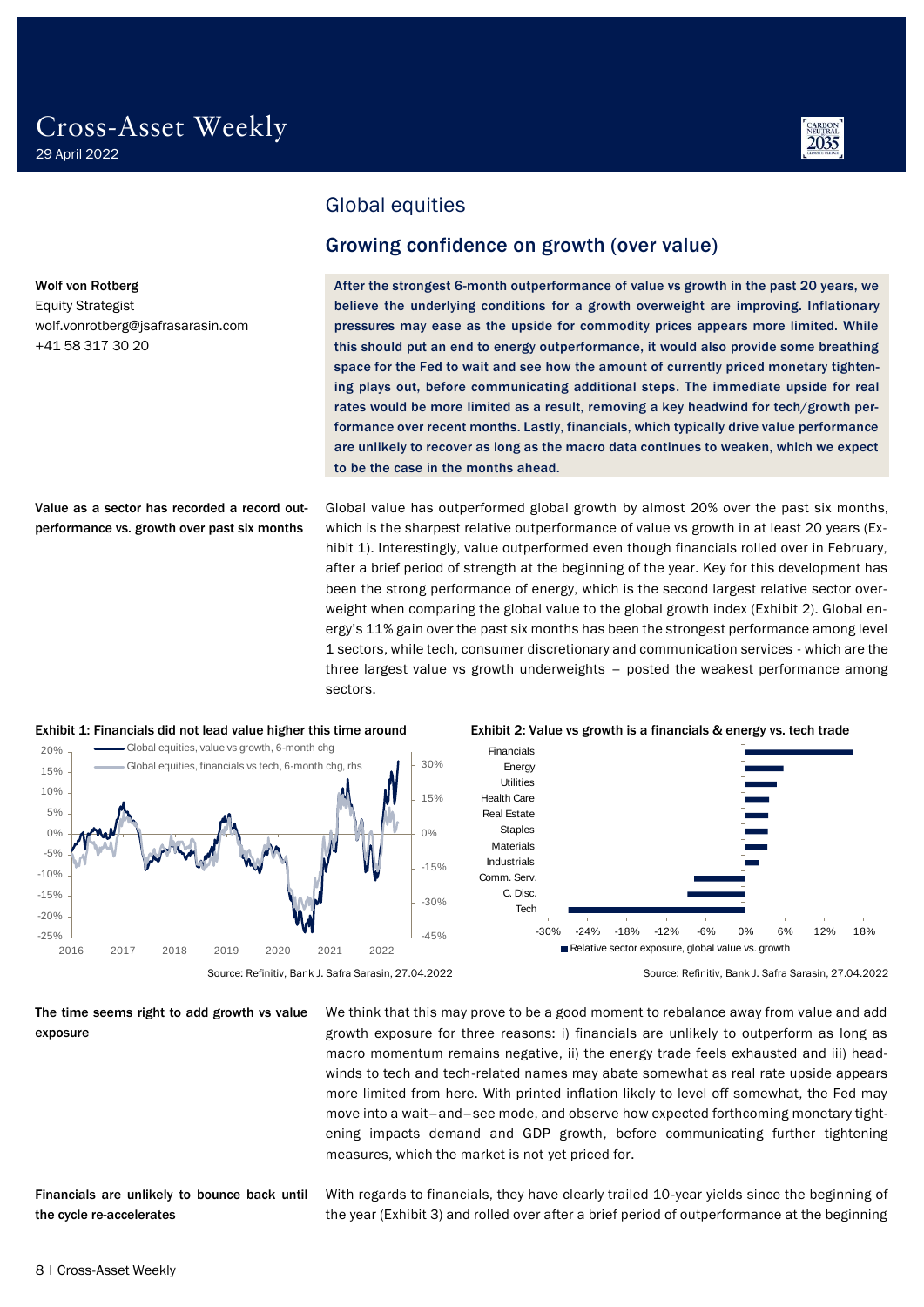

of Q1. Earnings did not follow the performance lead (Exhibit 4), as improvements in net interest income were more than offset by softer capital markets business, which suffered from a weakening global macro cycle in the first quarter of 2022. As we expect the cycle to gradually slow further, a significant pick up in financials performance is unlikely.





Oil prices likely to be more stable going forward, limiting upside for energy

Furthermore, we expect the upside for energy to be more limited going forward, as oil prices may have seen their peak and are facing growing downside risks from here. The drop in global manufacturing PMIs to an 18-month low in March, in combination with a US dollar at a 2-year high, suggests a decline in oil prices over coming months (Exhibit 5). While further supply disruptions cannot be excluded, we think that risks from the situation in Ukraine are largely priced after the sharp spike in oil prices at the beginning of the Russian invasion (Exhibit 6).



Exhibit 5: Oil prices are facing downside pressure from macro and USD Exhibit 6: Oil prices have turned slightly lower after the March spike



Oil price stability would weigh on inflation rates, which should also reflect increasing macro headwinds

A levelling off of oil prices would likely also have an impact on inflation data in the months ahead. After being one of the key tailwinds of inflation up until their peak in March, oil prices may start to weigh and be instrumental in stabilising headline inflation rates at around current levels (Exhibit 7). In addition to potential commodity headwinds to headline inflation, core inflation typically trails the cycle with a 12 to 18-month lag. As we have seen the sharpest acceleration phase of the cycle one year ago, the succeeding slowdown may slowly start to feed through into current inflation prints (Exhibit 8).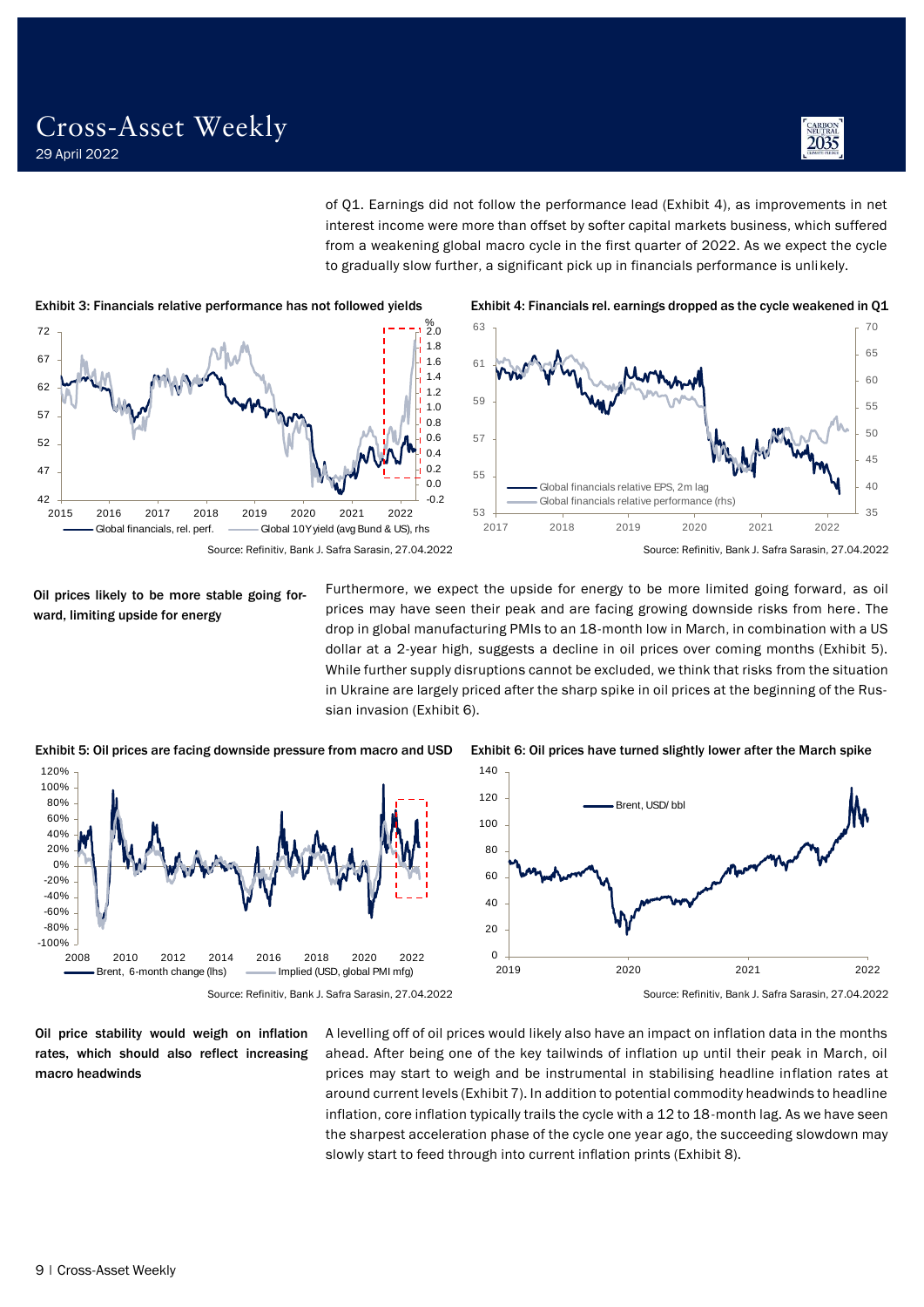### Cross-Asset Weekly 29 April 2022

#### Exhibit 7: Levelling-off oil prices would help stabilise inflation



If inflation stabilises, the Fed may first assess the impact of forthcoming monetary tightening, before communicating additional steps

While this may not lead to a fundamental turnaround in inflation data, as structural factors have definitely become more prevalent, a stabilisation of inflation rates would still provide some breathing space for the Fed. It could afford to be more patient before injecting additional hikes into market expectations (Exhibit 9). With real rates very much driven by Fed expectations, the rise in real rates would likely slow as well and remove a key headwind for tech/growth sectors since the beginning of the year (Exhibit 10).



With upside for financials and energy more limited and headwinds for tech sectors reduced, growth may outperform value in the months ahead

Bottom-line, we believe the underlying conditions for growth outperformance over value are improving. Financials are unlikely to bounce back until the cycle accelerates again. Furthermore, inflationary pressures may ease as the upside for commodity prices and the energy sector appears more limited. This would provide some breathing space for the Fed (follow through on hikes the market is priced for, but not communicate additional hikes), limiting the immediate upside for real rates, and removing a key headwind for tech/growth performance over recent months.



Exhibit 8: Core inflation should react to the slowing cycle

 $-1.5$ -1.2 -0.9 -0.6 -0.3 0.0 0.3 0.6 0.9 1.2

Exhibit 9: The pressure on the Fed to add hikes may weaken Exhibit 10: A stabilisation of real rates would help tech sectors

160  $+$  1.5

2018 2019 2020 2021 2022 NASDAQ, rel. performance US TIPS yield, inv. (rhs)



Source: Refinitiv, Bank J. Safra Sarasin, 27.04.2022 Source: Refinitiv, Bank J. Safra Sarasin, 27.04.2022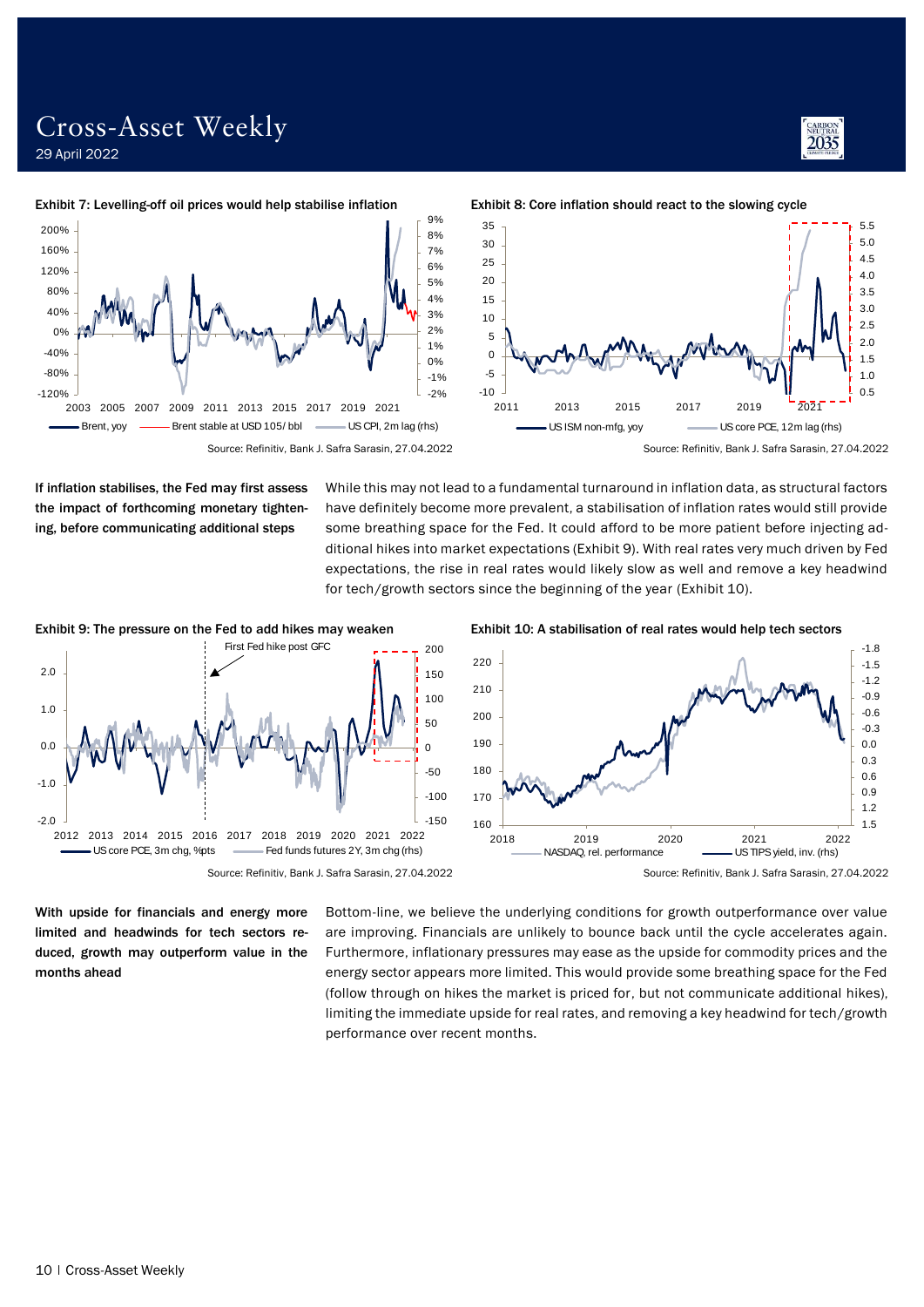

### <span id="page-10-0"></span>Economic Calendar

## <span id="page-10-1"></span>Week of 02/05 – 06/05/2022

|                |                       |                                     |                  | <b>Consensus</b> |                  |          |
|----------------|-----------------------|-------------------------------------|------------------|------------------|------------------|----------|
| <b>Country</b> | <b>Time</b>           | <b>Item</b>                         | <b>Date</b>      | Unit             | <b>Forecast</b>  | Prev.    |
|                | Monday, 02.05.2022    |                                     |                  |                  |                  |          |
| <b>EU</b>      | 11:00                 | <b>Industrial Confidence</b>        | Apr              | Index            | 9.50             | 10.40    |
| <b>US</b>      | 16:00                 | <b>ISM Manufacturing</b>            | Apr              | Index            | 57.70            | 57.10    |
|                | 16:00                 | <b>ISM New Orders</b>               | Apr              | Index            | --               | 53.30    |
|                | 16:00                 | <b>ISM Prices Paid</b>              | Apr              | Index            | --               | 87.10    |
|                |                       |                                     |                  |                  |                  |          |
|                | Tuesday, 03.05.2022   |                                     |                  |                  |                  |          |
| EU             | 11:00                 | <b>PPI MoM</b>                      | Mar              | mom              | --               | 1.10%    |
|                | 11:00                 | PPI YoY                             | Mar              | yoy              | --               | 31.40%   |
| <b>US</b>      | 16:00                 | <b>JOLTS Job Openings</b>           | Mar              | 1'000            | $-$              | 11266k   |
|                |                       |                                     |                  |                  |                  |          |
|                | Wednesday, 04.05.2022 |                                     |                  |                  |                  |          |
| <b>US</b>      | 13:00                 | <b>MBA Mortgage Applications</b>    | Apr29            | <b>WOW</b>       | --               | $-8.00%$ |
|                | 14:15                 | ADP Employment change               | April            | 1'000            | 360 <sub>k</sub> | 450k     |
|                | 20:00                 | <b>FOMC Rate Decision (Upper B)</b> | May4             | %                | 1.00%            | 0.50%    |
|                |                       |                                     |                  |                  |                  |          |
|                | Thursday, 05.05.2022  |                                     |                  |                  |                  |          |
| <b>UK</b>      | 13:00                 | <b>Bank of England Base Rate</b>    | May <sub>5</sub> | %                | --               | 0.75%    |
| <b>US</b>      | 14:30                 | <b>Unit Labour Costs</b>            | 10P              | qoq              | 6.70%            | 0.90%    |
|                | 14:30                 | <b>Initial Jobless Claims</b>       | Apr27            | 1'000            | --               | 180k     |
|                |                       |                                     |                  |                  |                  |          |
|                | Friday, 06.05.2022    |                                     |                  |                  |                  |          |
| JN             | 01:30                 | Tokyo CPI Ex-Food Energy YoY        | April            | yoy              | 0.60%            | $-0.40%$ |
| <b>US</b>      | 14:30                 | Change in Non-Farm Payrolls         | Apr              | 1'000            | 390 <sub>k</sub> | 431k     |
|                | 14:30                 | <b>Unemployment Rate</b>            | Apr              | %                | 3.60%            | 3.60%    |
|                | 14:30                 | Average Hourly Earnings YoY         | Apr              | yoy              | 5.50%            | 5.60%    |

Source: Bloomberg, J. Safra Sarasin as of 28.04.2022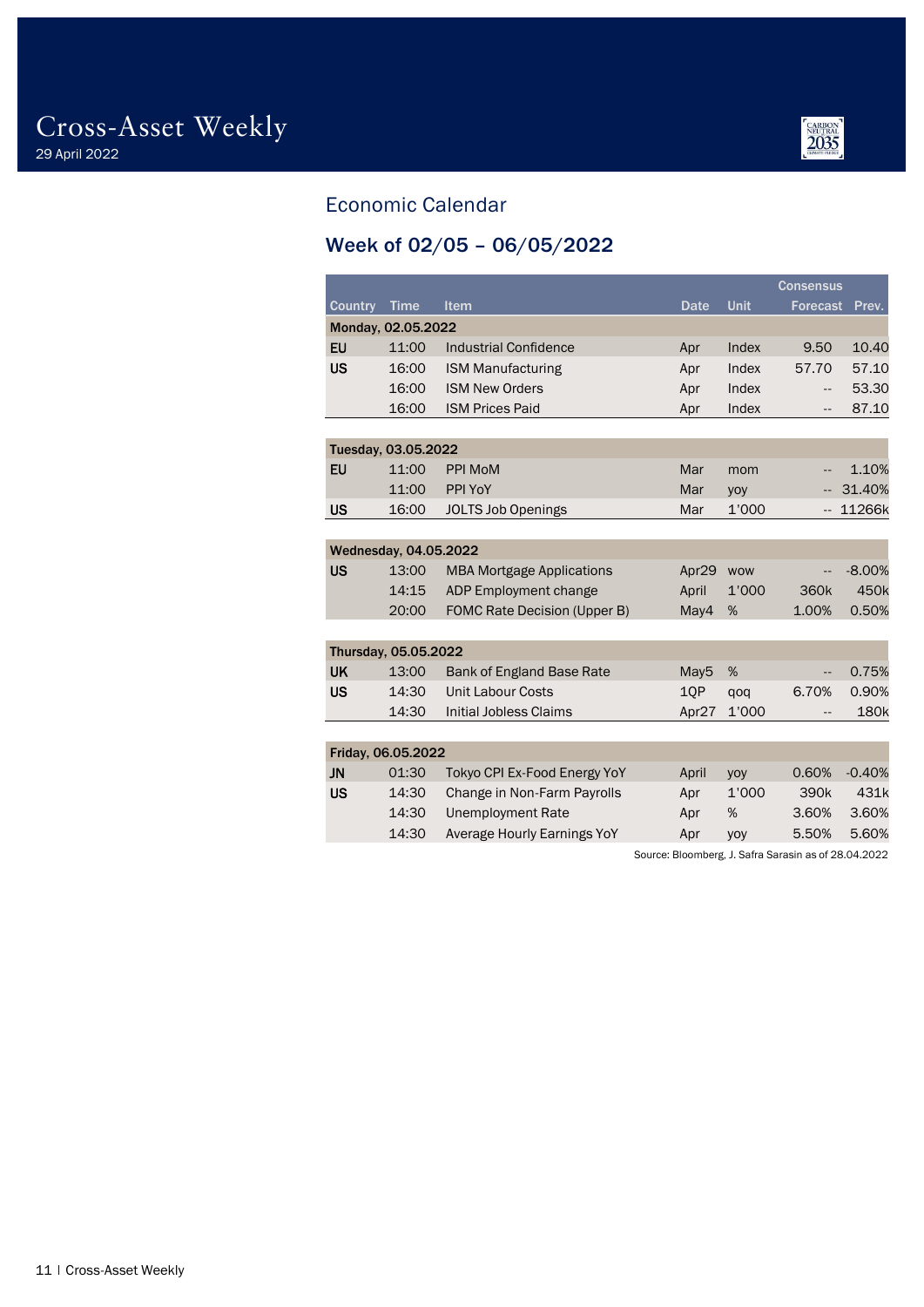

### <span id="page-11-0"></span>Market Performance

### <span id="page-11-1"></span>Global Markets in Local Currencies

| <b>Government Bonds</b>         | <b>Current value</b> | $\triangle$ 1W | ∆ YTD | TR YTD in % |
|---------------------------------|----------------------|----------------|-------|-------------|
| Swiss Eidgenosse 10 year (%)    | 0.85                 | -5             | 99    | $-6.7$      |
| German Bund 10 year (%)         | 0.87                 | $-10$          | 105   | $-8.4$      |
| UK Gilt $10$ year $%$           | 1.88                 | -9             | 90    | $-6.3$      |
| US Treasury 10 year (%)         | 2.83                 |                | 132   | $-10.1$     |
| French OAT - Bund, spread (bp)  | 51                   | 5              | 13    |             |
| Italian BTP - Bund, spread (bp) | 180                  | 11             | 45    |             |
|                                 |                      |                |       |             |

| <b>Stock Markets</b>         | Level  | $P/E$ ratio | <b>1W TR in %</b> | TR YTD in % |
|------------------------------|--------|-------------|-------------------|-------------|
| SMI - Switzerland            | 12'068 | 17.5        | $-1.8$            | $-3.9$      |
| DAX - Germany                | 13'980 | 12.1        | $-3.6$            | $-12.0$     |
| <b>MSCI</b> Italy            | 759    | 9.5         | $-3.2$            | $-11.6$     |
| <b>IBEX</b> - Spain          | 8'512  | 12.4        | $-3.1$            | $-0.9$      |
| DJ Euro Stoxx 50 - Eurozone  | 3'777  | 12.4        | $-3.6$            | $-11.3$     |
| <b>MSCI UK</b>               | 2'158  | 10.6        | $-1.3$            | 5.3         |
| S&P 500 - USA                | 4'288  | 18.8        | $-2.4$            | $-9.6$      |
| Nasdag 100 - USA             | 13'456 | 23.8        | $-1.9$            | $-17.4$     |
| <b>MSCI Emerging Markets</b> | 1'054  | 11.5        | $-3.0$            | $-14.0$     |

| <b>Forex - Crossrates</b>        | Level | 3M implied  | $1W$ in $%$ | YTD in % |
|----------------------------------|-------|-------------|-------------|----------|
|                                  |       | volatility  |             |          |
| USD-CHF                          | 0.97  | 8.8         | 1.3         | 6.2      |
| <b>EUR-CHF</b>                   | 1.02  | 6.8         | $-1.0$      | $-1.1$   |
| GBP-CHF                          | 1.22  | 8.6         | $-1.1$      | $-1.5$   |
| <b>EUR-USD</b>                   | 1.05  | 9.3         | $-2.3$      | $-6.9$   |
| GBP-USD                          | 1.25  | 10.1        | $-2.5$      | $-7.2$   |
| USD-JPY                          | 130.3 | 11.5        | 1.4         | 13.2     |
| <b>EUR-GBP</b>                   | 0.84  | 7.8         | 0.1         | 0.4      |
| <b>EUR-SEK</b>                   | 10.32 | 7.5         | 0.2         | 0.8      |
| <b>EUR-NOK</b>                   | 9.84  | 10.0        | 1.8         | $-1.4$   |
|                                  |       |             |             |          |
| <b>Commodities</b>               | Level | 3M realised | $1W$ in $%$ | YTD in % |
|                                  |       | volatility  |             |          |
| <b>Bloomberg Commodity Index</b> | 130   | 24.5        | $-0.8$      | 30.8     |
| Brent crude oil - USD / barrel   | 108   | 54.8        | $-0.2$      | 37.0     |
| Gold bullion - USD / Troy ounce  | 1'913 | 12.8        | $-2.0$      | 5.4      |

Source: J. Safra Sarasin, Bloomberg as of 28.04.2022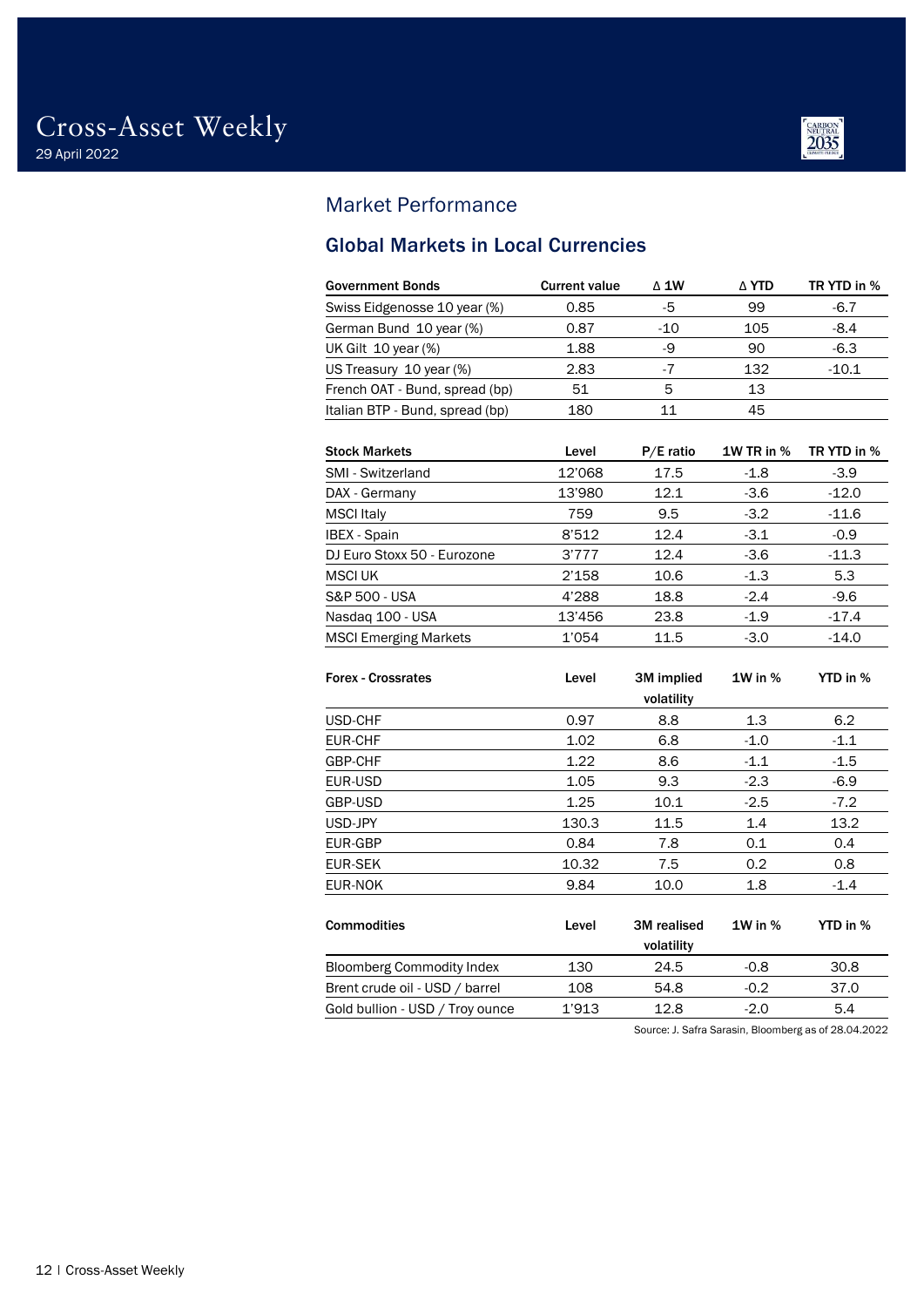

29 April 2022

### Important legal Information

This document has been prepared by Bank J. Safra Sarasin Ltd ("Bank") for information purposes only. It is not the result of financial research conducted. Therefore, the "Directives on the Independence of Financial Research" of the Swiss Bankers Association do not apply to this document.

This document is based on publicly available information and data ("the Information") believed to be correct, accurate and complete. The Bank has not verified and is unable to guarantee the accuracy and completeness of the Information contained herein. Possible errors or incompleteness of the Information do not constitute legal grounds (contractual or tacit) for liability, either with regard to direct, indirect or consequential damages. In particular, neither the Bank nor its shareholders and employees shall be liable for the views contained in this document. Third party data providers make no warranties or representations of any kind relating to the accuracy, completeness or timeliness of the data provided and shall have no liability for any damages of any kind relating to such data.

This document does not constitute a request or offer, solicitation or recommendation to buy or sell investment instruments or services. It should not be considered as a substitute for individual advice and risk disclosure by a qualified financial, legal or tax advisor. You are reminded to read all relevant documentation before making any investment, including risk warnings, and to seek any specialist financial or tax advice that you need. You are not permitted to pass this document on to others, apart from your professional advisers. If you have received it in error please return or destroy it.

Past performance is no indication of current or future performance. Investments in foreign currencies are subject to exchange rate fluctuations. Exchange rate risk will apply if the investor's reference currency is not the same as the investment currency. Information containing forecasts are intended for information purpose only and are neither projections nor guarantees for future results and could differ significantly for various reasons from actual performance. The views and opinions contained in this document, along with the quoted figures, data and forecasts, may be subject to change without notice. There is no obligation on the part of Bank or any other person to update the content of this document. The Bank does not accept any liability whatsoever for losses arising from the use of the Information (or parts thereof) contained in this document. Neither this document nor any copy thereof may be sent to or taken into the United States or distributed in the United States or to a US person. This information is not directed to any person in any jurisdiction where (by reason of that person's nationality, residence or otherwise) such distribution is prohibited and may only be distributed in countries where its distribution is legally permitted.

### Bloomberg

"Bloomberg®" and the referenced Bloomberg Index/Indices are service marks of Bloomberg Finance L.P. and its affiliates, including Bloomberg Index Services Limited ("BISL"), the administrator of the index (collectively, "Bloomberg") and have been licensed for use for certain purposes by Bank J. Safra Sarasin Ltd. Bloomberg is not affiliated with Bank J. Safra Sarasin Ltd, and Bloomberg does not approve, endorse, review, or recommend the financial instrument(s) mentioned in this publication. Bloomberg does not guarantee the timeliness, accurateness, or completeness of any data or information relating to the financial instrument(s) mentioned in this publication.

### ICE Data Indices

Source ICE Data Indices, LLC ("ICE DATA"), is used with permission. ICE Data, its affiliates and their respective third party suppliers disclaim any and all warranties and representations, express and/or implied, including any warranties of merchantability or fitness for a particular purpose or use, including the indices, index data and any data included in, related to, or derived therefrom. Neither ICE Data, its affiliates or their respective third party providers shall not be subject to any damages or liability with respect to the adequacy, accuracy, timeliness or completeness of the indices or the index data or any component thereof, and the indices and index data and all components thereof are provided on an "as is" basis and your use is at your own risk. ICE Data, its affiliates and their respective third party suppliers do not sponsor, endorse, or recommend Bank J. Safra Sarasin Ltd, or any of its products or services.

### J.P. Morgan

Information has been obtained from sources believed to be reliable but J.P. Morgan does not warrant its completeness or accuracy. The Index is used with permission. The Index may not be copied, used, or distributed without J.P. Morgan's prior written approval. Copyright 2020, J.P. Morgan Chase & Co. All rights reserved.

### MSCI Indices

Source: MSCI. The MSCI information may only be used for your internal use, may not be reproduced or redisseminated in any form and may not be used as a basis for or a component of any financial instruments or products or indices. None of the MSCI information is intended to constitute investment advice or a recommendation to make (or refrain from making) any kind of investment decision and may not be relied on as such. Historical data and analysis should not be taken as an indication or guarantee of any future performance analysis, forecast or prediction. The MSCI information is provided on an "as is" basis and the user of this information assumes the entire risk of any use made of this information. MSCI, each of its affiliates and each other person involved in or related to compiling, computing or creating any MSCI information (collectively, the "MSCI Parties") expressly disclaims all warranties (including, without limitation, any warranties of originality, accuracy, completeness, time-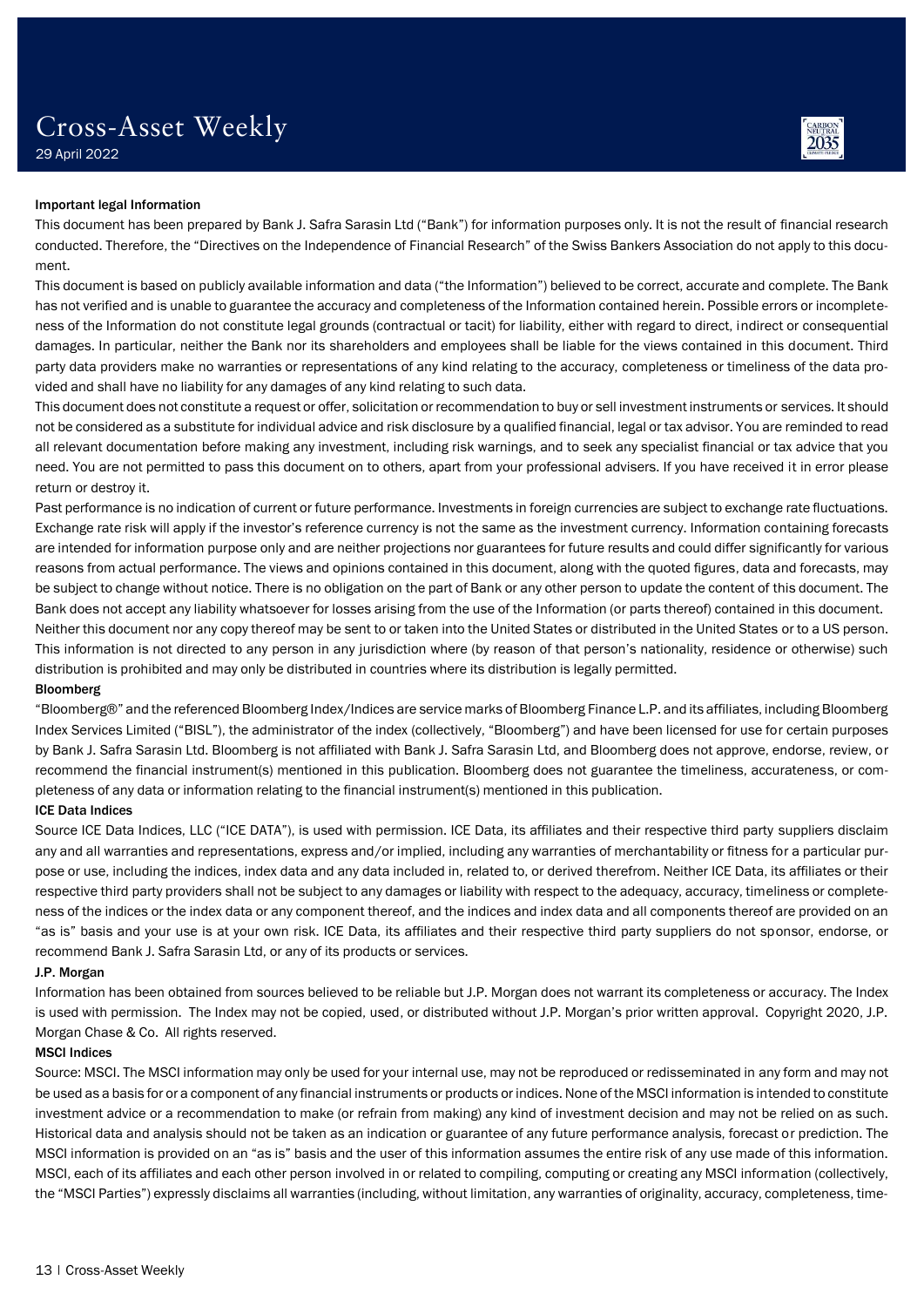

2035

liness, non-infringement, merchantability and fitness for a particular purpose) with respect to this information. Without limiting any of the foregoing, in no event shall any MSCI Party have any liability for any direct, indirect, special, incidental, punitive, consequential (including, without limitation, lost profits) or any other damages. (www.msci.com)

#### SMI

SIX Swiss Exchange AG ("SIX Swiss Exchange") is the source of SMI Indices® and the data comprised therein. SIX Swiss Exchange has not been involved in any way in the creation of any reported information and does not give any warranty and excludes any liability whatsoever (whether in negligence or otherwise) – including without limitation for the accuracy, adequateness, correctness, completeness, timeliness, and fitness for any purpose – with respect to any reported information or in relation to any errors, omissions or interruptions in the SMI Indices® or its data. Any dissemination or further distribution of any such information pertaining to SIX Swiss Exchange is prohibited.

### Distribution Information

Unless stated otherwise this publication is distributed by Bank J. Safra Sarasin Ltd (Switzerland).

The Bahamas: This publication is circulated to private clients of Bank J. Safra Sarasin (Bahamas) Ltd, and is not intended for circulation to nationals or citizens of The Bahamas or a person deemed 'resident' in The Bahamas for the purposes of exchange control by the Central Bank of The Bahamas.

Dubai International Financial Centre (DIFC): This material is intended to be distributed by Bank J. Safra Sarasin Asset Management (Middle East) Ltd ["BJSSAM"] in DIFC to professional clients as defined by the Dubai Financial Services Authority (DFSA). BJSSAM is duly authorised and regulated by DFSA. If you do not understand the contents of this document, you should consult an authorised financial adviser. This material may also include Funds which are not subject to any form of regulation or approval by the Dubai Financial Services Authority ("DFSA"). The DFSA has no responsibility for reviewing or verifying any Issuing Document or other documents in connection with these Funds. Accordingly, the DFSA has not approved the Issuing Document or any other associated documents nor taken any steps to verify the information set out in the Issuing Document, and has no responsibility for it. The Units to which the Issuing Document relates may be illiquid and/or subject to restrictions on their resale. Prospective purchasers should conduct their own due diligence on the Units.

Germany: This marketing publication/information is being distributed in Germany by J. Safra Sarasin (Deutschland) GmbH, Kirchnerstraße 6-8, 60311 Frankfurt am Main, for information purposes only and does not lodge claim to completeness of product characteristics. Insofar as information on investment funds is contained in this publication, any product documents are available on request free of charge from J. Safra Sarasin (Deutschland) GmbH, Kirchnerstraße 6-8, 60311 Frankfurt am Main in English and German language. To the extent that indicative investment options or portfolio structures are included, the following applies: The indicative investment options or portfolio structures presented in these documents and the underlying model calculations are based on the information and data provided to us in the context of the asset advisory discussion, and we have not checked them for accuracy or completeness. The indicative investment option/portfolio structure described here is thus intended as a guide and does not make any claim to comprehensive suitability but aims to inform you about the general possibilities that an investment entails. In order to provide you with a final investment recommendation that is tailored to your specific situation, we need further information, in particular on your investment goals, risk tolerance, experience and knowledge of financial services and products and your financial situation. This publication is intended to be distributed by J. Safra Sarasin (Deutschland) GmbH, Kirchnerstraße 6-8, 60311 Frankfurt am Main to clients domiciled or having their registered office in Germany and is directed exclusively at institutional clients who intend to conclude investment business exclusively as entrepreneurs for commercial purposes. This clientele is limited to credit and financial services institutions, capital management companies and insurance companies, provided that they have the necessary permission for the business operation and are subject to supervision, as well as medium and large corporations within the meaning of the German Commercial Code (section 267 (2) and (3) HGB).

Gibraltar: This marketing document is distributed from Gibraltar by Bank J. Safra Sarasin (Gibraltar) Ltd, First Floor Neptune House, Marina Bay, Gibraltar to its clients and prospects. Bank J. Safra Sarasin (Gibraltar) Ltd whose Registered Office is 57/63 Line Wall Road, Gibraltar offers wealth and investment management products and services to its clients and prospects. Incorporated in Gibraltar with registration number 82334. Bank J. Safra Sarasin (Gibraltar) Ltd is authorised and regulated by the Gibraltar Financial Services Commission. Telephone calls may be recorded. Your personal data will be handled in accordance with our Data and Privacy Statement. Where this publication is provided to you by Bank J. Safra Sarasin (Gibraltar) Limited: This document is approved as a marketing communication for the purposes of the Financial Services Act 2019. Nothing in this document is intended to exclude or restrict any liability that we owe to you under the regulatory system that applies to us, and in the event of conflict, any contrary indication is overridden. You are reminded to read all relevant documentation before making any investment, including risk warnings, and to seek any specialist financial or tax advice that you need. You are not permitted to pass this document on to others, apart from your professional advisers. If you have received it in error please return or destroy it.

Hong Kong: This document is disseminated by Bank J. Safra Sarasin Ltd, Hong Kong Branch in Hong Kong. Bank J. Safra Sarasin Ltd, Hong Kong Branch is a licensed bank under the Hong Kong Banking Ordinance (Cap. 155 of the laws of Hong Kong) and a registered institution under the Securities and Futures Ordinance (cap. 571 of the laws of Hong Kong).